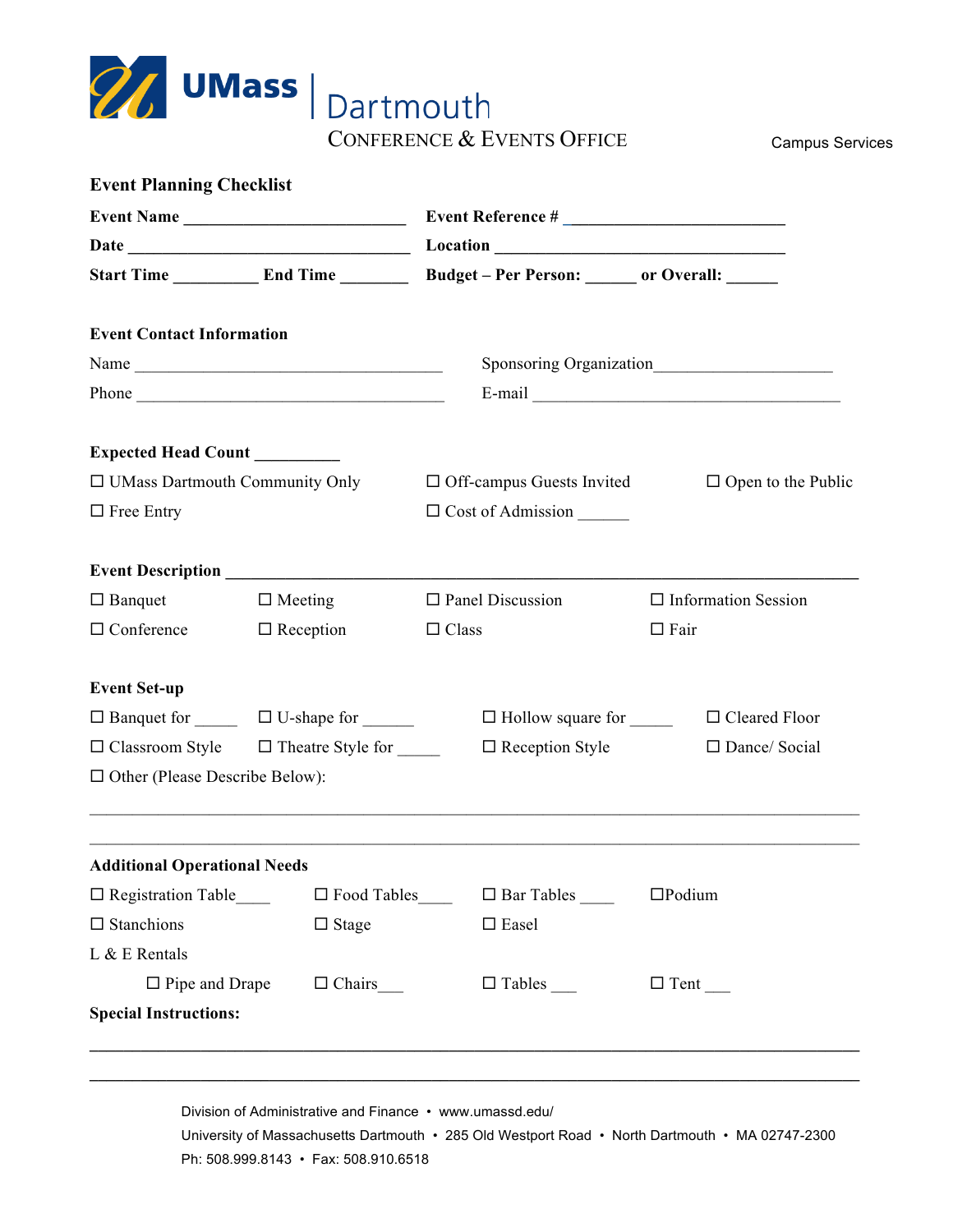| $\mathscr{D}$ UMass                                                                                                                                                                                                                                    | Dartmouth                     |                                                                                                                                            |  |
|--------------------------------------------------------------------------------------------------------------------------------------------------------------------------------------------------------------------------------------------------------|-------------------------------|--------------------------------------------------------------------------------------------------------------------------------------------|--|
|                                                                                                                                                                                                                                                        | CONFERENCE & EVENTS OFFICE    | <b>Campus Services</b>                                                                                                                     |  |
|                                                                                                                                                                                                                                                        |                               |                                                                                                                                            |  |
| <b>Technical Services</b><br>$\Box$ Microphone<br>$\Box$ At podium<br>$\Box$ Wireless head set<br>$\square$ Wireless handheld<br>$\Box$ Wired<br>$\Box$ Computer Presentation<br>$\Box$ PowerPoint<br>$\Box$ Other<br>$\Box$ Presentation off Internet |                               | $\Box$ Film Showing<br>Media Type<br>$\Box$ Music<br>$\Box$ CD<br>$\Box$ iPod/ mp3 player<br>$\Box$ Laptop<br>$\Box$ Data/ Video Projector |  |
| <b>Special Instructions:</b>                                                                                                                                                                                                                           |                               |                                                                                                                                            |  |
| C3 Catering - University of Massachusetts Dartmouth Catering Services prides ourselves on our ability<br>to meet any need with style and creativity, assuring the success of your event.<br>$\Box$ Yes<br>$\square$ No<br><b>Other Catering Needs</b>  |                               | Delivery Time(s):                                                                                                                          |  |
| $\Box$ Linens                                                                                                                                                                                                                                          | $\Box$ Hi-top cocktail tables |                                                                                                                                            |  |
| $\square$ Bar Service                                                                                                                                                                                                                                  | $\Box$ Wait staff             |                                                                                                                                            |  |
| <b>Catering Notes:</b>                                                                                                                                                                                                                                 |                               |                                                                                                                                            |  |
| Transportation<br>$\Box$ Corsair Shuttle Service                                                                                                                                                                                                       |                               | End time:                                                                                                                                  |  |
| <b>Public Safety</b>                                                                                                                                                                                                                                   |                               |                                                                                                                                            |  |
| $\Box$ Detail (minimum of four hours)                                                                                                                                                                                                                  | Start time:                   |                                                                                                                                            |  |
| Division of Administrative and Finance • www.umassd.edu/<br>Ph: 508.999.8143 · Fax: 508.910.6518                                                                                                                                                       |                               | University of Massachusetts Dartmouth • 285 Old Westport Road • North Dartmouth • MA 02747-2300                                            |  |